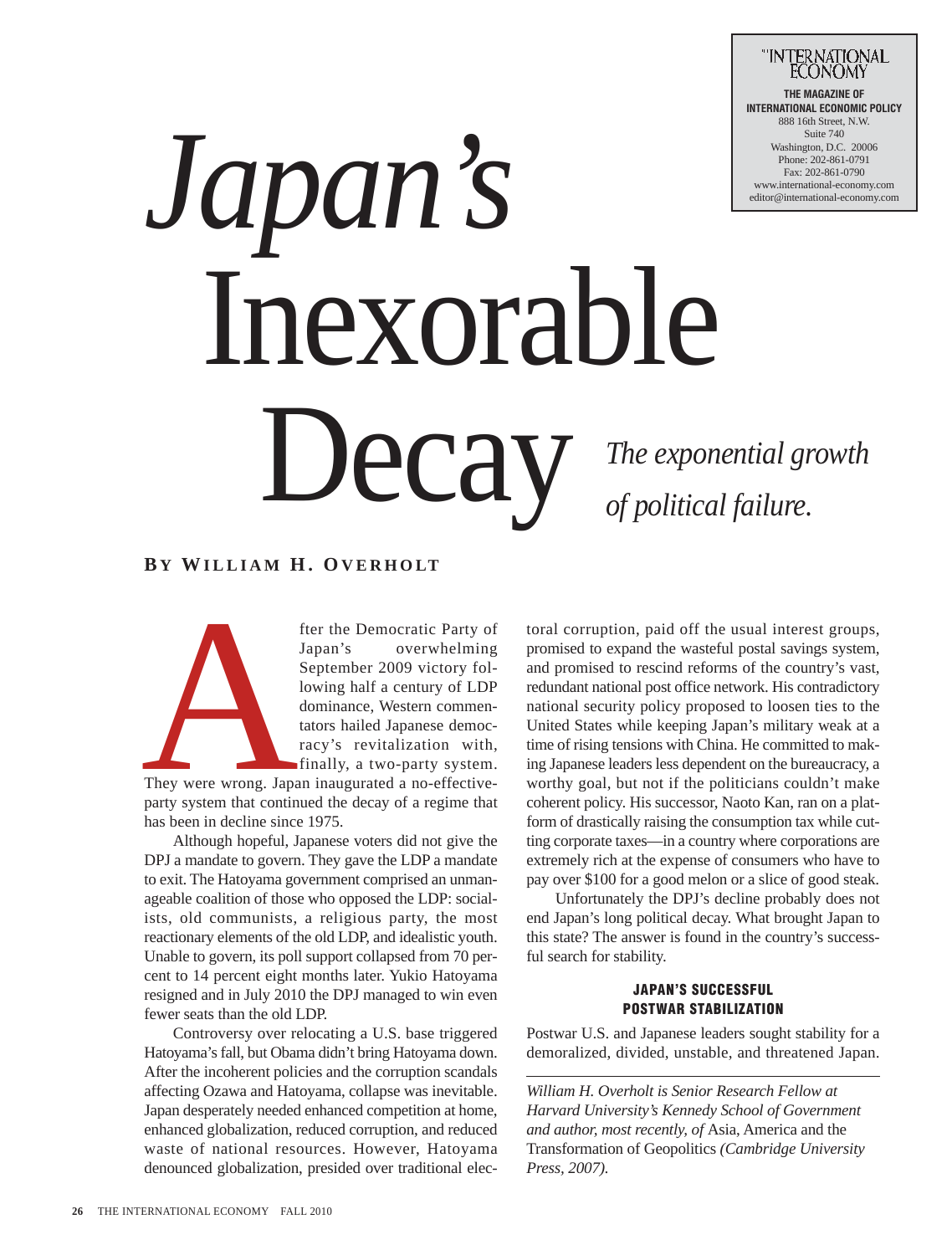They started by vesting power in the bureaucracy, keeping much of policy safe from democratic politicians. Half of government revenues were off-budget, away from political scrutiny.

But the country remained divided, vulnerable to gridlock, disruption, and communist subversion. Then, in 1955, the two conservative parties joined to create the LDP, backed by a system of patronage, bureaucratic control of vast resources not subject to democratic oversight, corrupt political funding, U.S. support, political management of the media and judicial system, and successful economic policies that no challenger could defeat. The LDP governed with only one tiny break until 2009. The 1955 political system perfectly complemented the socalled 1940 economic system which, to mobilize the country for war, gave the government great power to guide the economy, ensured big companies against failure, and protected Japanese companies against foreign competition and takeovers. Even after electoral defeat, the LDPfounded institutional system persists.

The LDP's stabilization of Japan and its successful economic policies—subsequently emulated throughout the region—saved Asia for the West. For twenty years, the LDP borrowed best practices from all over the world, built world-class administrative institutions and infrastructure, supported world-class conglomerates, and pushed aside interests that impeded national progress. By its example and its economic stimulus, it stabilized Asia. Without Japan's example and stimulus to the smaller regional economies, American military might would have availed little.

## **STABILITY BECOMES OSSIFICATION**

With the Japanese miracle soaring, powerful prime minister Kakuei Tanaka determined to rebalance political power. To wrest some power from the bureaucrats, he organized the legislature into *zoku* (tribes) backed by the

## *Japanese voters did not give*

*the DPJ a mandate to govern.* 

*They gave the LDP a mandate to exit.*

# **Quite a Record**

Japan desperately needed enhanced competition at home, enhanced globalization, reduced corruption, and reduced waste of national resources. However, as prime minister, apan desperately needed enhanced competition at home, enhanced globalization, reduced corruption, and reduced waste of **Yukio Hatoyama** denounced globalization, presided over traditional electoral corruption, paid off the usual interest groups, promised to expand the wasteful postal savings system, and promised to rescind reforms of the country's vast, redundant national post office network. His con-



tradictory national security policy proposed to loosen ties to the United States while keeping Japan's military weak at a time of rising tensions with China. He committed to making Japanese leaders less dependent on the bureaucracy, a worthy goal but not if the politicians couldn't make coherent policy.

*—W. H. Overholt*

most powerful interest groups, notably agriculture, construction, property, retail, and banking. The legal and immense illegal resources the *zoku* could mobilize made them insuperable. But after the Lockheed corruption scandal brought down Tanaka in 1972, the *zoku* and the bureaucracy allied into an ossified system that inhibited fundamental political or economic change. Japanese politics became a subsidiary of the interest groups behind the *zoku.* 

The economic miracle begat complacency. By 1975, Japanese leaders were convinced that superior economic growth was in their DNA, ensuring leadership of Asia and eventually the world. Instead of sidelining obsolescent interest groups, they subsidized them. Vital postwar infrastructure construction segued into egregious patronage: railroads to small towns, superhighways to small villages, long bridges used largely by deer, and concrete lining of every river and stream in Japan. The Japanese intelligentsia call this *zoku* dominance of decision-making "structural corruption," a phenomenon far more debilitating than Chinese corruption. In China, most transactions entail bribes or kickbacks, but policy moves the economy forward. In Japan, most officials are scrupulously honest, but policy dominated by reactionary interest groups prevents reform.

Instead of sending teams abroad to seek best practices, leaders began to emphasize Japanese uniqueness. Foreign trade negotiators asserted that imports of U.S. beef must be prohibited because Japanese intestines were a different length. European skis were unacceptable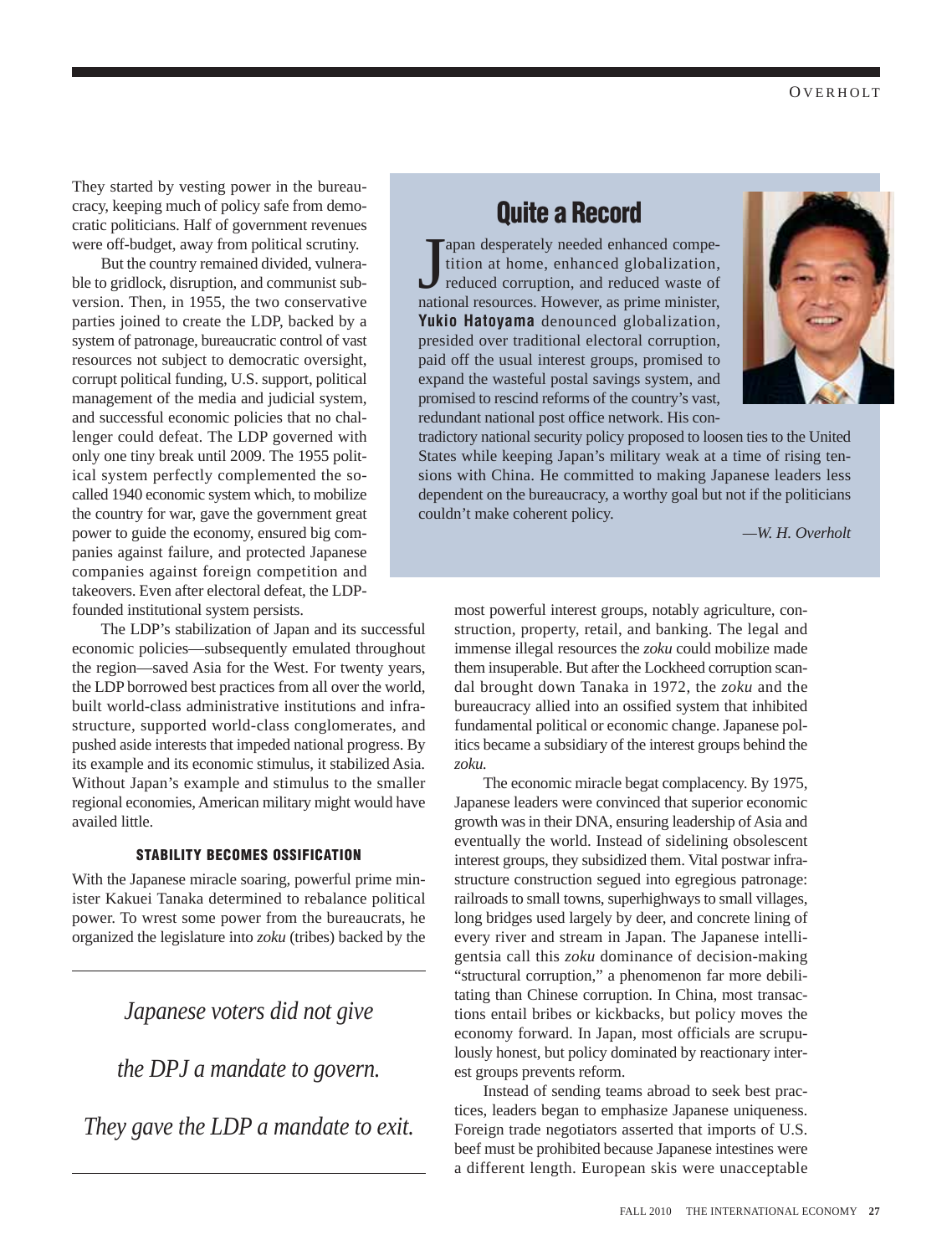## **The Power of Change**

Inderstanding the process of decay clarifies many issues. Facile comparisons between Japan's lost decades and America's post-crisis problems fade when one contrasts Japan's ossification with U.S. capacity for change. The bipartisan 2000 Armitage Report demand to reduce U.S. attention to China and reestablish a Japan-focused Cold War national security structure would never have been attempted had U.S. national security specialists understood Japan's decay. The Japanese popular futility in the face of interest groups' power explains the electoral apathy and yearning for change that nearly allowed Japan's right-wing nationalists to take power—a risk that could arise again in even more unpalatable form. The power of *zoku* money makes comprehensible why Ichiro Ozawa, a reactionary ex-LDP machine politician blackened by scandal and opposed by 79 percent of the electorate, got 200 parliamentary votes to Kan's 206 in balloting for party leadership. Ozawa's defeat could initiate renewal—or gridlocked incompetence.

*—W. H. Overholt*

because Japanese snow was different. Foreign goods in general needed to be restricted because Japanese housewives didn't like foreign things.

Grateful for corporate funds, the LDP protected many businesses from competition, enabling them to squeeze the citizenry through high prices. Restrictive property and tax laws kept living spaces tiny. Resultant lack of domestic demand kept the economy dependent on exports for growth. But import constraints raised production costs and thereby limited exports. Restricted competition led to inefficiency. Although Western nightmares about Japanese economic domination persisted past 1990, productivity and growth steadily declined after 1975; the 1990 bubble bursting and two subsequent wasted decades just accelerated post-1975 decay. (See Richard Katz, *The System That Soured,* M.E. Sharpe, 1998.) Demographic decline and lack of domestic demand have made it impossible for Japan's economy to grow without fiscal stimulus that has accumulated national debt over 200 percent of GDP (net debt over 100 percent of GDP) and growing fast.

Although Japanese incomes are nominally very high, by 2000 Shanghai farmers, in a country with a nominal average incomes about 5 percent of Japan's, were living better than mid-career Tokyo executives—in spacious two-story detached houses, with stylish clothes and \$30 DVD machines barely lower in quality than Japanese \$600 machines. Likewise, calculations by Richard Katz of *The Oriental Economist* show that by around 2015, purchasing power-based Korean incomes will likely exceed Japanese. Even while Japan's economy remained much larger than China's, China's far more open economy yielded trade connections and attendant influence with neighboring countries that far exceeded Japan's.

Decay is feeding on itself. Japan is about to graduate its first class of college students who have never experienced solid economic growth. They lack the conspicuous energy and optimism that have vividly characterized youth in modern South Korea, Taiwan, China, and pre-1990 Japan. While Chinese and Korean students flood U.S. universities, Japanese professors report declining student interest in foreign language and experience. A disturbing number of Japan's great companies are in relative decline. Samsung, Hyundai, and Korean Airlines are eating the lunch of Sony, Toyota, and bankrupt Japan Airlines. Japan's stodgy commercial banks are increasingly overshadowed by Chinese banks that a mere decade ago seemed hopeless. Beneath still-brilliant Canon and Honda are extensive mushy, protected, uncompetitive sectors.

A decade ago, facing crisis, Prime Minister Koizumi cleaned out the banks, increased transparency, allowed some (not enough) old firms to die, globalized somewhat, and started to cut the taproot of the structurally corrupt patronage system (the Postal Savings Bank). He thereby averted a Japanese financial collapse that would have taken the world economy down long before 2008. This heroic accomplishment required him to run against

*By 1975, Japanese leaders were convinced that superior economic growth was in their DNA, ensuring leadership of Asia and eventually the world.*